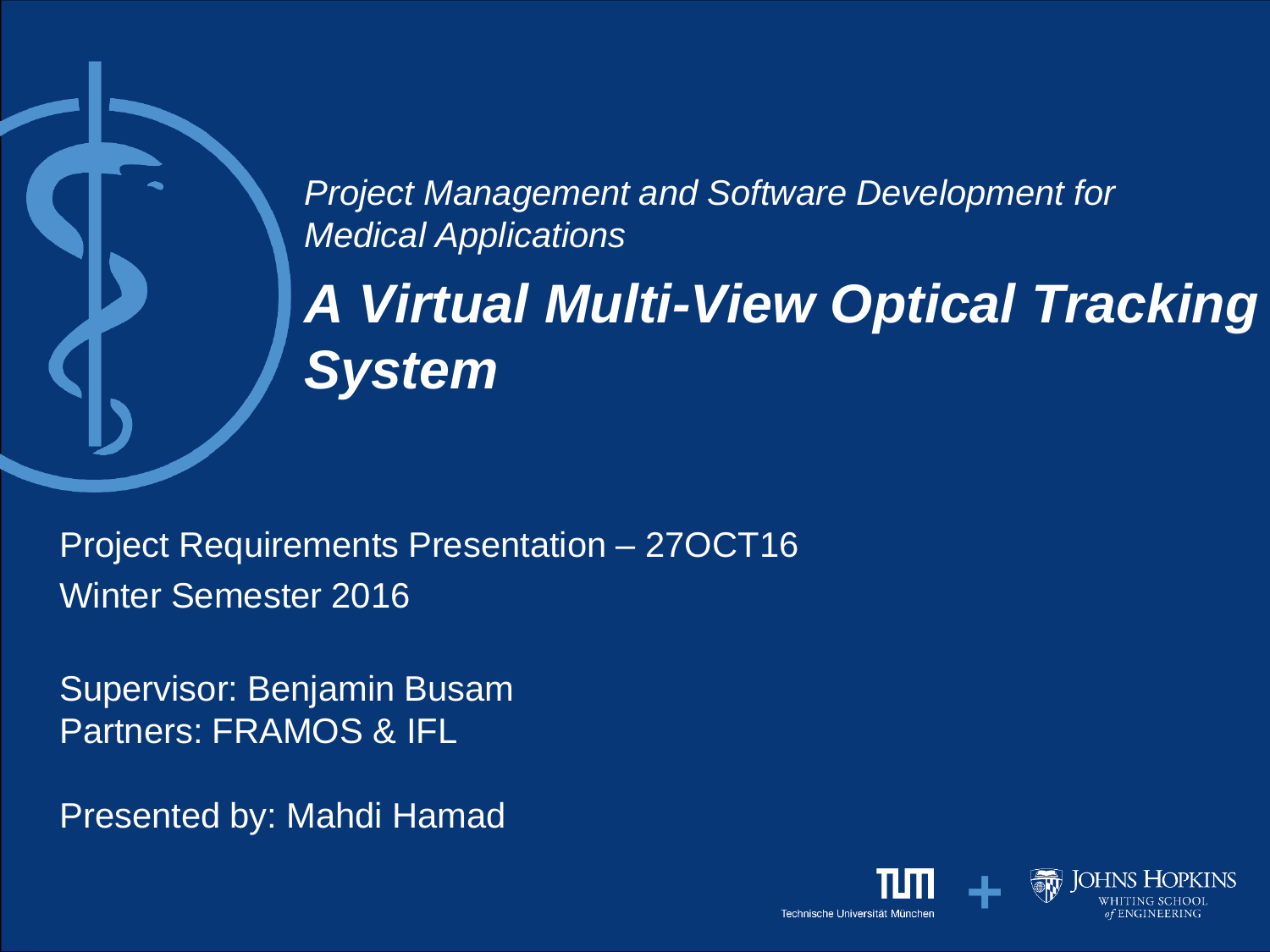# **Background and Motivation**

Need to track medical instruments and imaging devices

All available solutions suffer from some problem

Most accurate tracking system: Optical Tracking System

Suffers from strong line of sight restriction

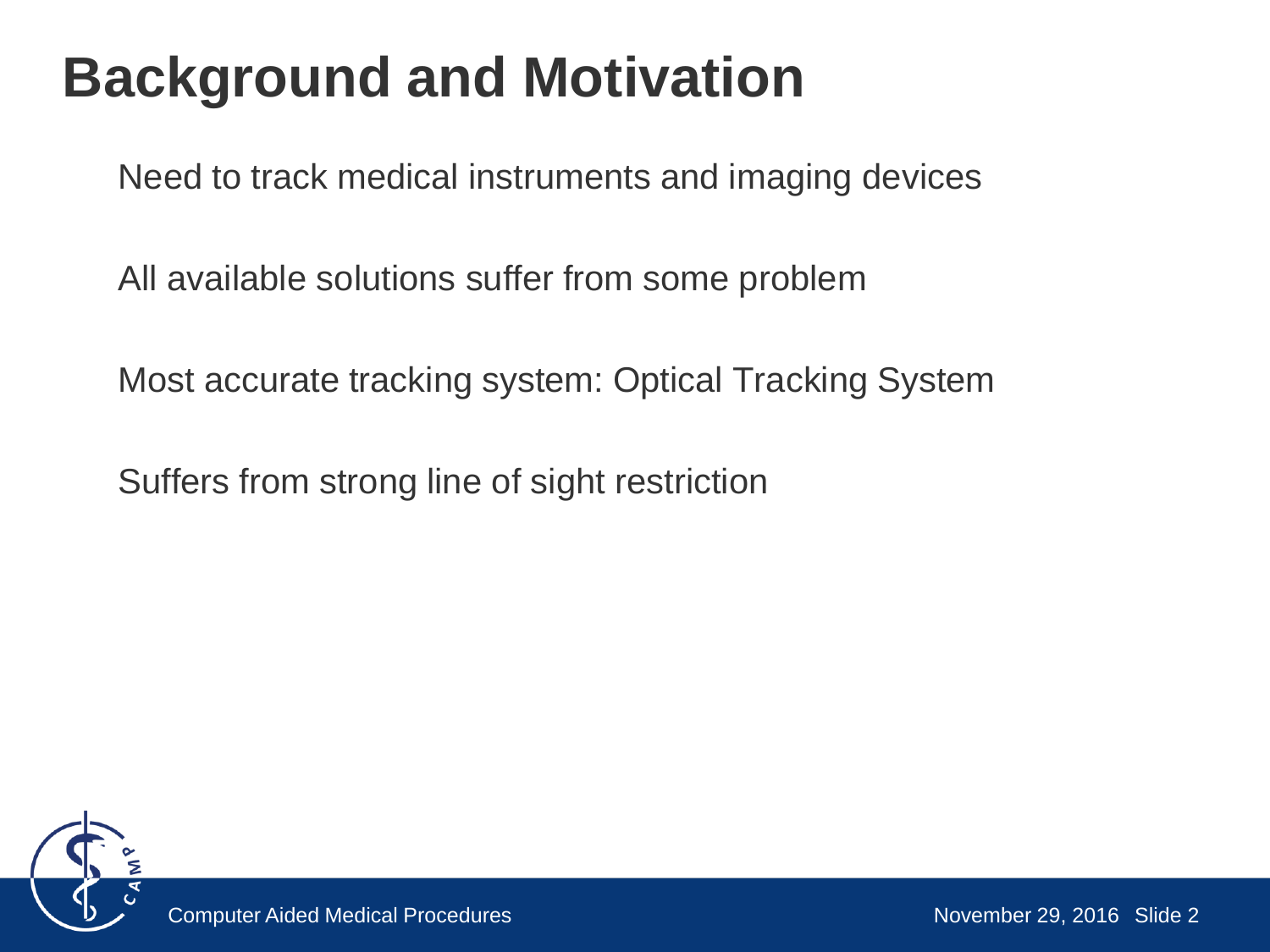## **Problem Statement**

Build a first prototype framework to overcome the line-of-sight issue by using a moveable tracked planar mirror





[\[1\] https://www.framos.com/fileadmin/media/pdf/news/2015/FRAMOS\\_OTS/framos-](https://www.framos.com/fileadmin/media/pdf/news/2015/FRAMOS_OTS/framos-ots_flyer_engl.pdf)

ots\_flyer\_engl.pdf (October 25, 2016)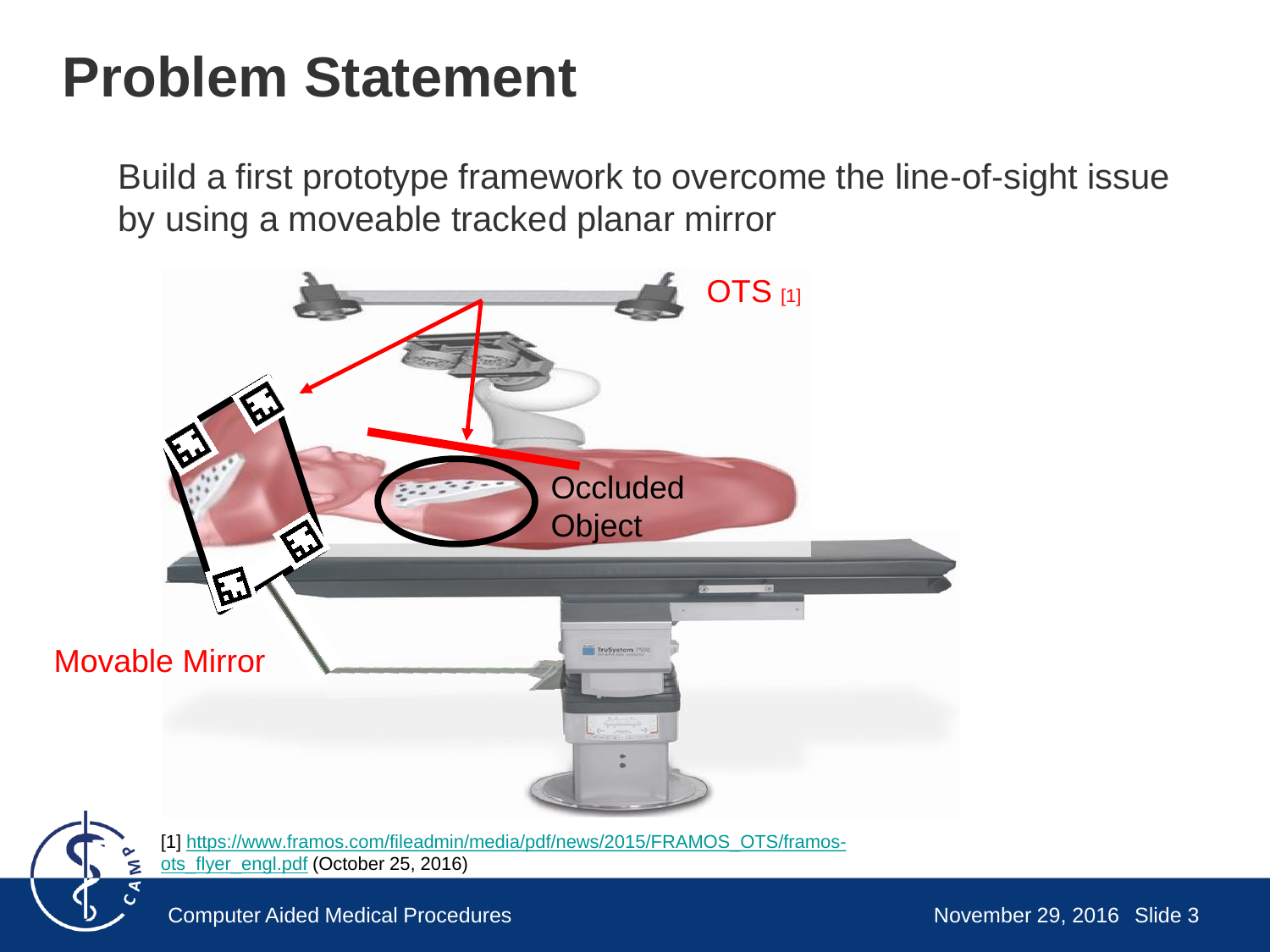## **Stakeholders**

Project Partners FRAMOS<sup>[1]</sup>  $\mathsf{IFL}^{^{[2]}}$ 

**Supervisor** Benjamin Busam

Project Manager Mahdi Hamad



[1]<https://www.framos.com/>(October 25, 2016) [2]<http://campar.in.tum.de/Chair/IFL>(October 25, 2016)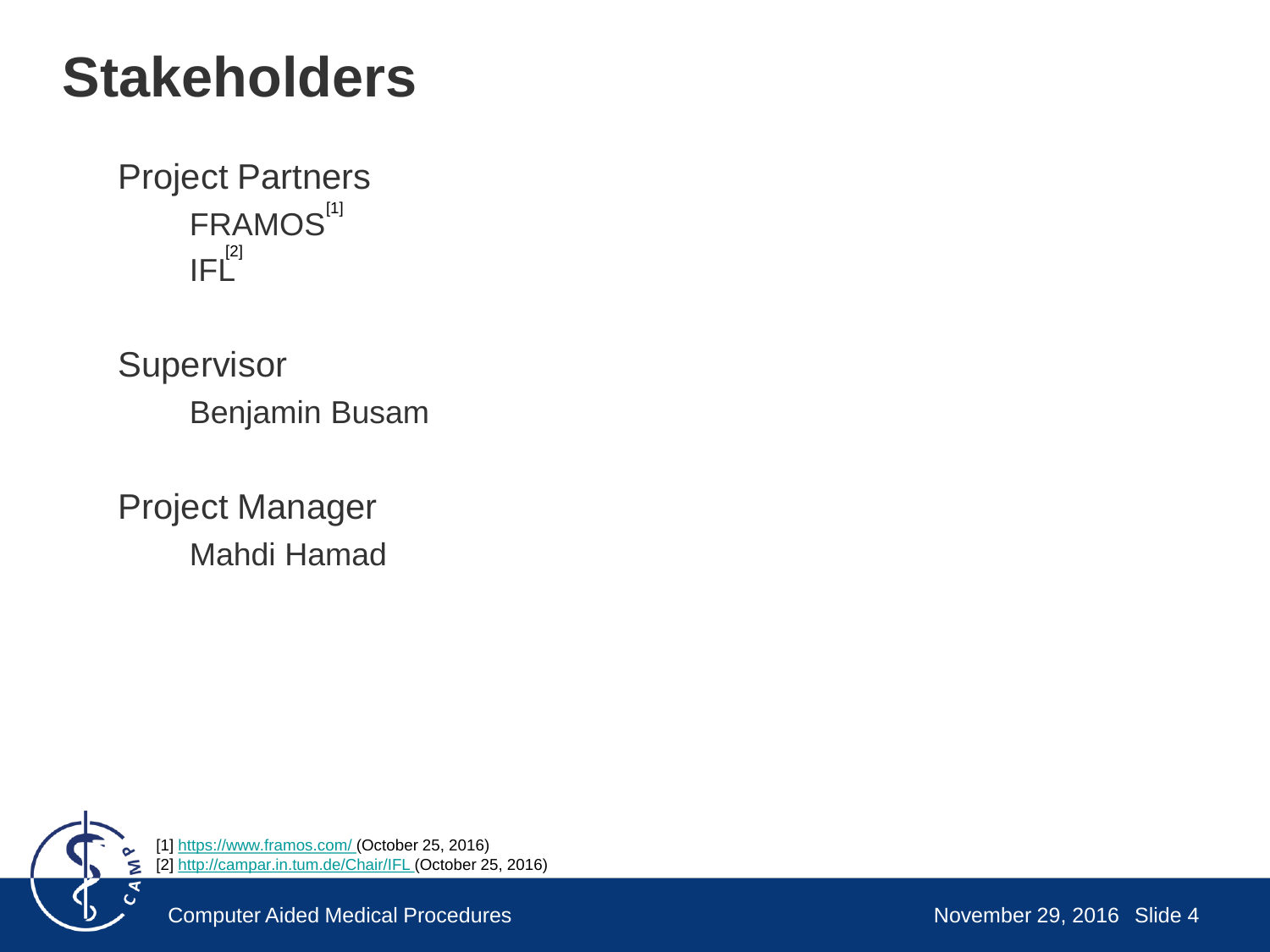# **Requirements and Specification**

#### **Tracking**

Tracking of the movable mirror & tool Fusion of data from OTS & mirror

#### **Testing**

Performance of prototype is evaluated in different occlusion setups

#### GUI

Client-Server Communication Interface Real time status of virtual camera's

Environment Ubuntu, C++, Qt

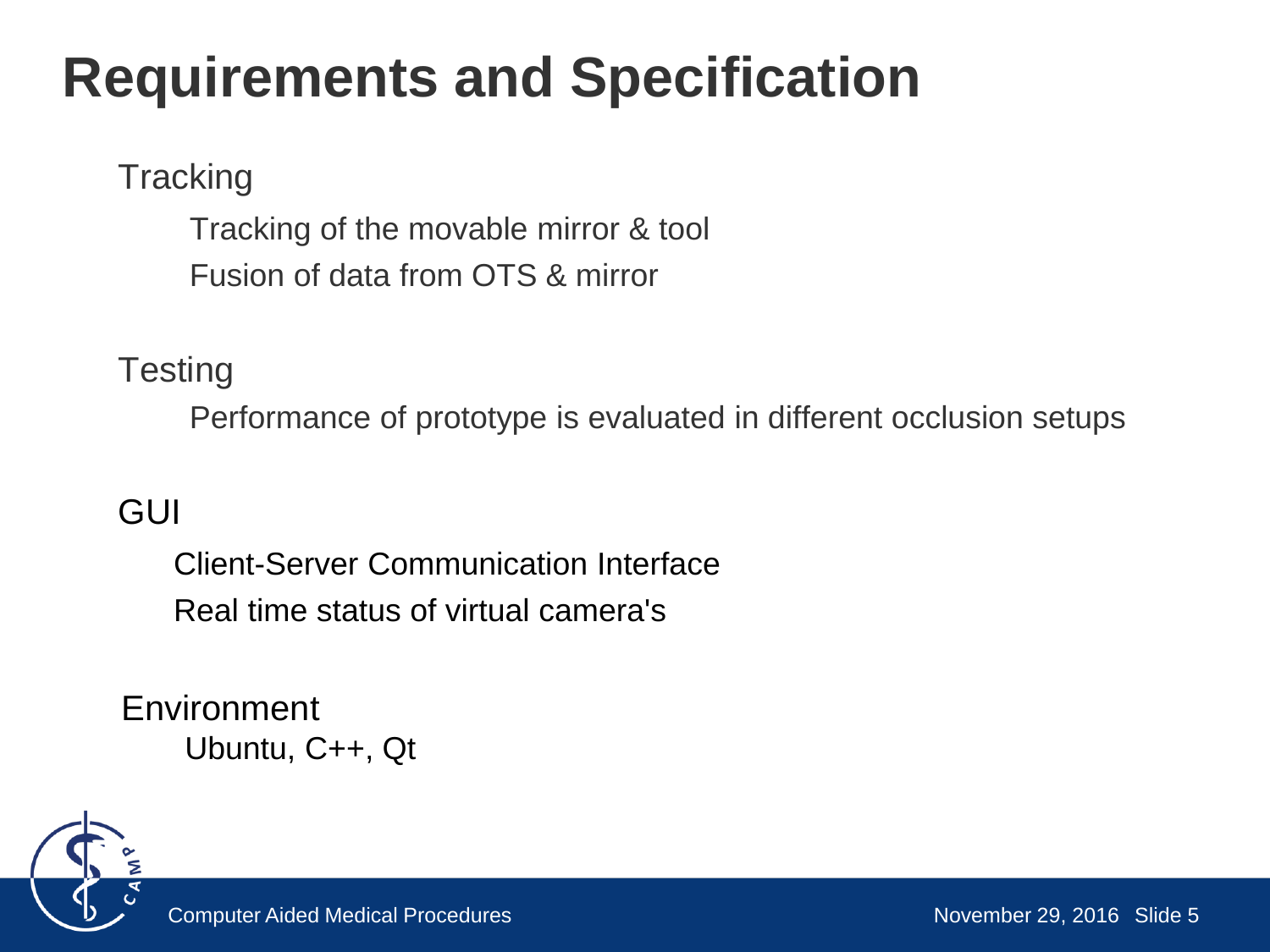### **Tasks**

Setting OpenIGTLink communication interface

Tracking of mirror & tool

Estimation of virtual camera position

Fusion of data from virtual camera & OTS

Tests / Verification

GUI Development

Documentation / Report